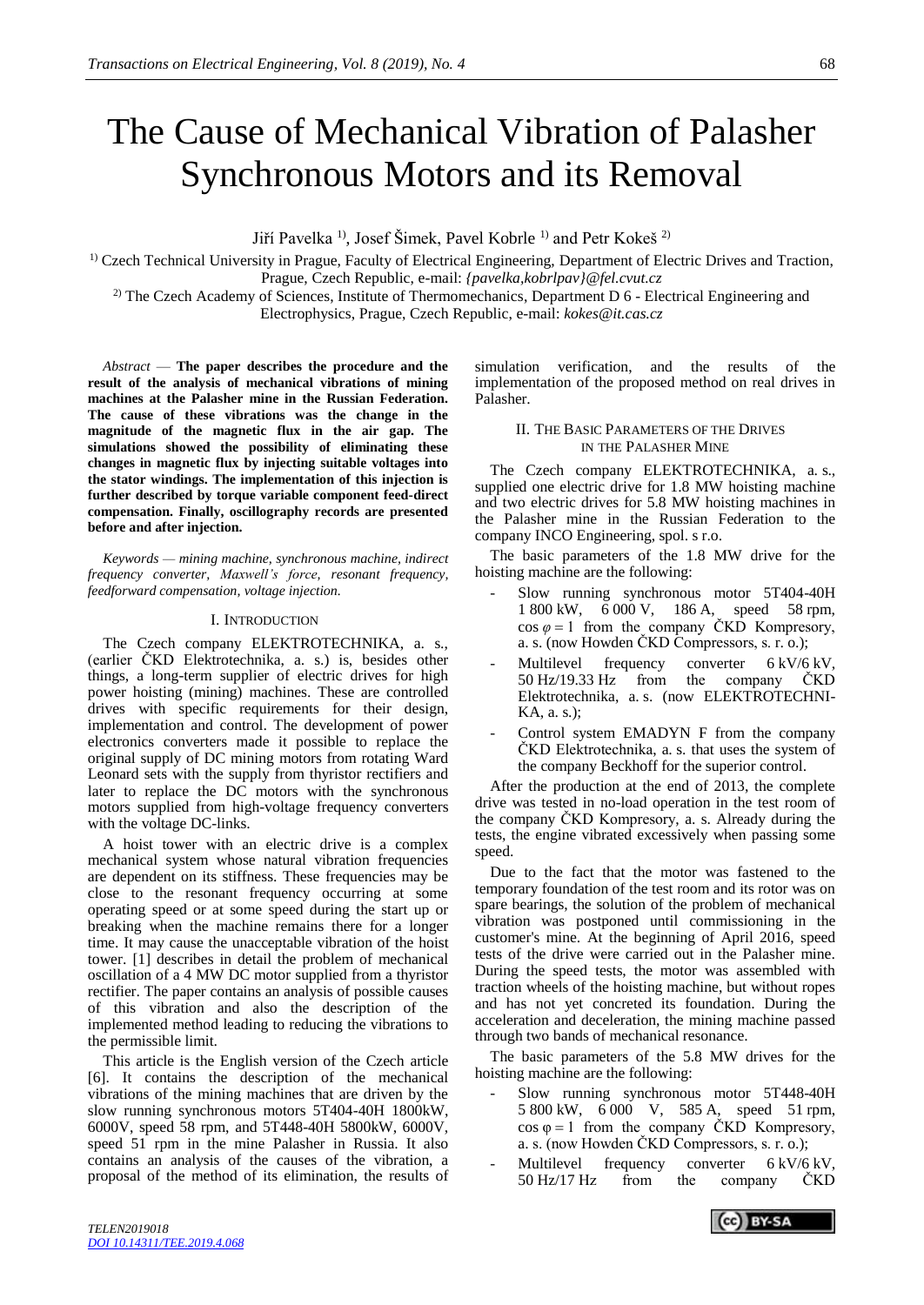Elektrotechnika, a. s. (now ELEKTROTECHNI-KA, a. s.);

Control system EMADYN F from the company ČKD Elektrotechnika, a. s. that uses the system of the company Beckhoff for the superior control.

Production of complete drives, their no-load tests in the testing room of the production company ČKD Kompresory, a. s. and commissioning in the Palasher mine took place only a few months after the commissioning of 1.8 MW drive, and the similar vibrations of the hoisting machines were found as well.

In April 2016, the technical director of ČKD Elektrotechnika, a. s. asked the authors of the paper [1] for the preparation of an analysis of the causes of this mechanical vibration, the determination of the drive component causing it and the submission of any proposal for how to eliminate the mechanical vibration. The authors of the paper [1] prepared such an analysis in the form of a technical report based on the received technical background and data and they submitted it in May 2016 as [2]. The proposed measure was elaborated in detail, supplemented and implemented by Ing. Kokeš from the Czech Academy of Sciences. At present, the drives of all hoisting machines are in full operation.

## III. THE HYPOTHESIS OF THE CAUSE OF MECHANICAL **VIBRATION**

The following paragraphs give a physical explanation of how the excitation force causing the vibration is originated.

Fig. 1 shows the oscillogram of 1.8 MW synchronous motor rundown from the rated speed to zero without being supplied from the frequency converter.

It is apparent from the record that mechanical vibration occurs at 9.28 rpm, i.e. 16 % of the nominal speed, and 18.54 rpm, i.e. 32 % of the nominal speed, during the rundown of the excited synchronous motor and when the stator current is zero. This eliminates the effect of the frequency converter that supplies the stator winding on this vibration. Another test showed that the vibration does not occur when the synchronous motor is not excited during the rundown. This implies that the cause of the vibration is the mechanical forces that occur in the air gap of the rotating excited rotor of the synchronous motor.



Fig. 1. Recorded oscillogram of the rundown of 1.8 MW excited motor; speed (green), stator current (blue), excitation current (red).

#### *A. Lorentz's and Maxwell's Power in the Air Gap*

It is known from the theory of electrical machines that two forces are created in the air gap of any type of rotary electric machine:

a) Lorentz's force *F*L, which acts on an electric conductor of length *L* moving at velocity *v* in a magnetic field *B*. The sum of all these forces creates an electromagnetic torque  $T_e$  on the circumference of the air gap.

For a salient poles synchronous motor with an excitation winding:

$$
T_{\rm e} = \mathbf{k}_{\rm M} \cdot \hat{\boldsymbol{\Phi}} \cdot \hat{\boldsymbol{I}}_{\rm a} = \mathbf{k}_{\rm M} \cdot \hat{\boldsymbol{B}}_{\rm \delta} \cdot \mathbf{S} \cdot \hat{\boldsymbol{I}}_{\rm a} , \qquad (1)
$$

where  $k_M$  is the constant of the motor,  $\hat{\phi}$  represents the space vector of the magnetic flux,  $\hat{I}_a$  is the space vector of the stator current,  $\hat{B}_\delta$  is the space vector of the magnetic field in the air gap and *S* is the area through which passes the field lines of the magnetic field.

b) Maxwell's attractive  $F<sub>M</sub>$  force, which acts in the air gap between the pole extensions of the stator and rotor. The following can be written for it:

$$
F_{\rm M} = \frac{1}{2\mu} B_{\delta}^2 S \tag{2}
$$

where  $\mu$  is the permeability of the air.

It can be seen from the record in Fig. 1 that the oscillation occurs even at zero stator current *I*<sup>a</sup> and therefore the Lorentz's force can be unequivocally eliminated as the cause of the vibration. But what is the magnitude of Maxwell's attractive force in the air gap?

In salient poles synchronous motor with an excitation winding, the excitation (field) current controller determines its magnitude so that the magnetic field in the air gap  $B_{\delta}$  is constant. The following applies:

$$
B_{\delta} = \frac{f_{\phi}\left(I_{\rm f}\right)}{R_{\rm m}},\tag{3}
$$

where  $f_{\phi}(I_{f})$  is the magnetomotive force of the excitation winding of one pole and  $R<sub>m</sub>$  is the magnetic reluctance of the magnetic circuit of one pole.

Maxwell's force of one pole to the stator  $F_M$  is obtained by substituting (3) to (2). This power is always attractive.

In a synchronous motor with equally large air gaps between the poles and the stator bore surface, the forces of the opposite pole extensions are identical, the direction of their action is opposite in space, and therefore their sum is theoretically zero.

In fact, however, the position of the rotor axis relative to the stator has always a certain eccentricity, which is the result of inaccurate positioning of the rotor in the center of the stator bore and deflection of the rotor due to its weight. This eccentricity causes the force  $\Delta F$ <sub>M</sub>, which acts between the stator and the rotor in the direction of this eccentricity.

## *B. Influence of the Air Gap Size Variation on Force in the Eccentricity Axis*

Both 1.8 MW and 5.8 MW motors have the same number of stator slots  $N_d = 240$  and their rotors have the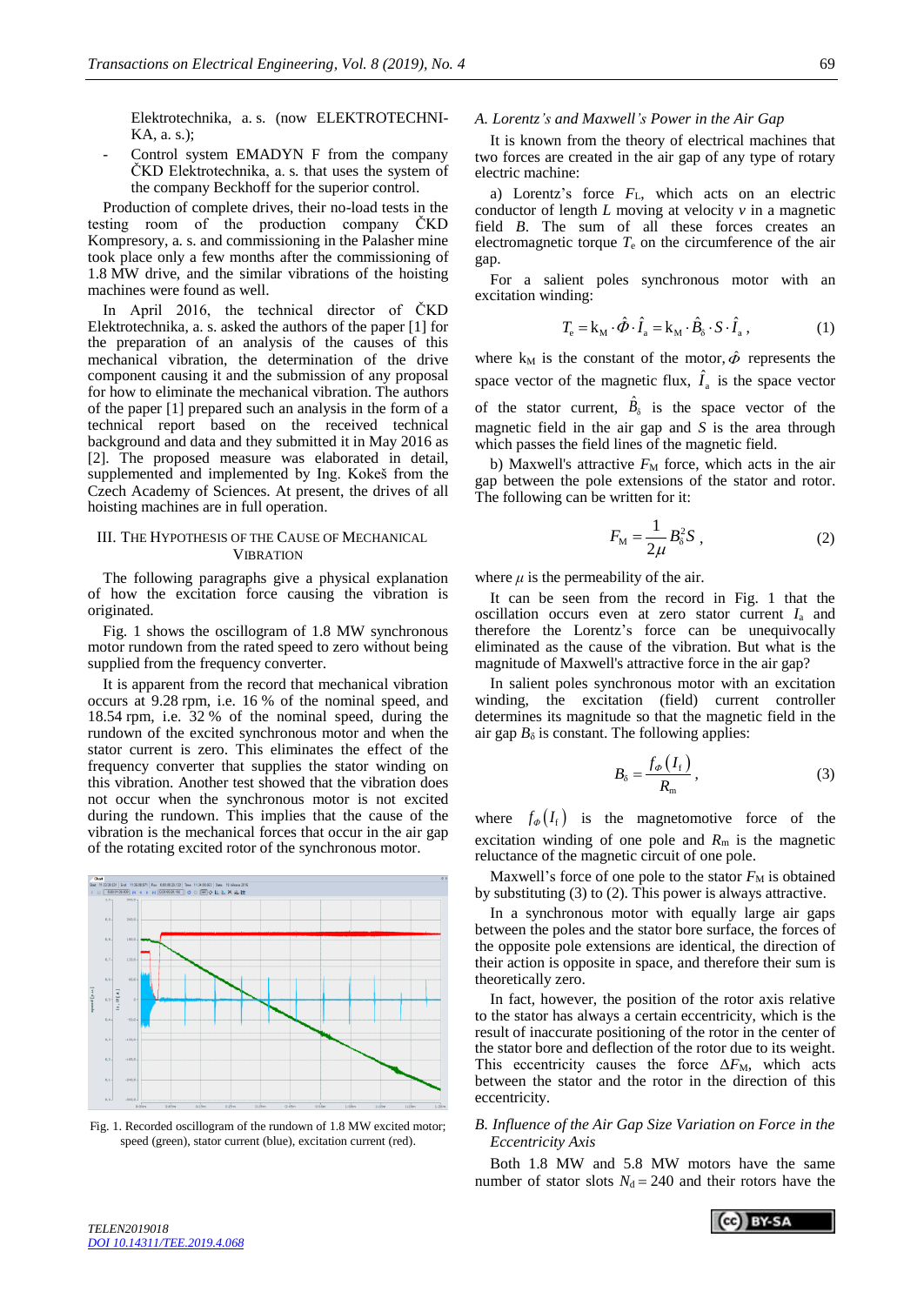same number of poles  $2p = 40$ . Then the number of slots per pole  $N_p$  is:

$$
N_{\rm p} = \frac{N_{\rm d}}{2p} = \frac{240}{40} = 6 \text{ (slots/pole)}.
$$
 (4)

The stator of 1.8 MW synchronous motor has the bore  $D_{vr}$  = 2 860 mm. The stator slot span  $\tau_d$  is:

$$
\tau_{\rm d} = \frac{\pi D_{\rm vr}}{N_{\rm d}} = \frac{\pi \cdot 2860}{240} = \frac{8985}{240} = 37.44 \text{ (mm)}.
$$
 (5)

The stator slot width is  $b_d = 18.4$  mm and the slots are open. The ratio  $b_d/\tau_d = 18.4/37.44 = 0.49$  is therefore normal. The width of the pole extension  $b_{\rm pn}$  is 165 mm. Thus, under one pole extension there is a total of *N*<sub>pn</sub> slots:

$$
N_{\rm pn} = \frac{b_{\rm pn}}{\tau_{\rm d}} = \frac{165}{37.44} = 4.4 \text{ (slots/pole ext.)}
$$
 (6)

Thus, when the rotor is rotating, the number of slots under the pole extension varies between four slots and five slots. This results in a periodic change of the magnetic reluctance  $R_{m\delta}$  in the air gap due to the stator slotting, which is replaced by the sinusoidal waveform according to (7):

$$
R_{m\delta} = R_{m\delta 0} \left( 1 + k_{m\delta} \sin \left( 2\pi f_{\text{dr}} t \right) \right), \tag{7}
$$

where  $k_{m\delta}$  is the coefficient of the air gap varying due to the stator slotting and  $f_{dr}$  is the slotting frequency.

At a constant magnetomotive force of the no-load excitation current  $F_0$ , the fluctuation of the magnetic flux in the air gap  $\Phi_{\delta}$  will be described by:

$$
\Phi_{\delta} = \frac{F_0}{R_{\text{m\delta 0}} \left(1 + k_{\text{m\delta}} \sin\left(2\pi f_{\text{dr}}t\right)\right)} \approx \approx \Phi_{\text{a0}} \left(1 - k_{\text{m\delta}} \sin\left(2\pi f_{\text{dr}}t\right)\right)
$$
\n(8)

Substituting into (2) we get

$$
F_{\rm M} = \frac{1}{2\mu} B_{\delta}^{2} S = \frac{\Phi_{\delta}^{2}}{2\mu S} = \frac{\Phi_{\delta 0}^{2}}{2\mu S} \left(1 - k_{\rm m\delta} \sin\left(2\pi f_{\rm dr}t\right)\right)^{2} =
$$
  
=  $\frac{\Phi_{\delta 0}^{2}}{2\mu S} \left(\frac{1 - 2 \cdot 1 \cdot k_{\rm m\delta} \sin\left(2\pi f_{\rm dr}t\right) + 2 \cdot 2 \cdot 1 \cdot k_{\rm m\delta} \sin^{2}\left(2\pi f_{\rm dr}t\right)}{2\mu S \left(1 - 2k_{\rm m\delta} \sin \omega_{\rm dr}t\right)} \approx$   
 $\approx F_{\rm Mpn0} \left(1 - 2k_{\rm m\delta} \sin \omega_{\rm dr}t\right)$  (9)

## *C. Determining the Frequency of the Forced Magnetic Flux Variation*

The change in magnetic reluctance is caused by changing the number of slots under the pole extension. In one revolution, this change occurs  $N_d$  times. Both types of motors have the same number of stator slots and the number of poles. Therefore, the relation between the supply frequency  $f_s$  and the excitation frequency since the change of the magnetic flux  $f_{dr}$  in both motors is the same:

$$
f_{\rm dr} = \frac{N_{\rm d}}{p} f_{\rm s} = \frac{240}{20} f_{\rm s} = 12 f_{\rm s} \,. \tag{10}
$$

For the operation of the hoist machine, it is important, that the mechanical resonance does not occur at the speed

at which the drive rotates for a longer time, or that the hoist machine or some of its parts must not inadmissibly vibrate when passing through the resonant zone during the start up or breaking.

#### IV. POSSIBILITIES TO ELIMINATE THE CAUSE OF THE EXCITATION FORCE OF MECHANICAL VIBRATIONS

The actual cause of the excitation force is therefore the slotting on the internal diameter of the stator of the synchronous motor. Medium and large low-voltage electric rotary machines and all high-voltage electric rotary machines have in the stator open slots because of technological reasons, that concern the manufacturing of the winding. This causes a relatively large change in the magnetic reluctance of the air gap. Therefore, it is important that its magnitude, and especially the frequency, do not adversely affect the function of the entire mechanical system. It is known from the mechanics that every complex mechanical system has its resonant frequencies.

This results in the following options for reducing or eliminating the cause of the excitation force:

- 1. To select the fractional number of stator slots per pole per phase when designing the motor. As a result, the slot frequency and the excitation force frequency are shifted to a higher value outside the resonant frequencies of the mechanical system. However, this cannot be done on an already manufactured machine.
- 2. To tune the mechanical system of the hoisting machine so that its resonant frequencies are beyond the excitation frequencies. While there are many known methods for tuning the system to other resonant frequencies, they are usually hard to do on an already completed system.
- 3. To use magnetic slot wedges to close the stator slots of the synchronous motor. These considerably reduce the magnetic unevenness of the air gap and thereby also substantially reduce the magnitude of the excitation force due to fluctuations of the magnetic reluctance in the air gap. Replacing the magnetic slot wedges on the already manufactured machine is also usually difficult to perform.
- 4. To inject AC voltages of appropriate frequency, amplitude and phase into the excitation or stator windings so that the generated currents counteract the change in magnetic flux in the air gap, thereby reducing or eliminating this change. This fourth option has been used and will be described in more detail in the following text.

## *A. Method of Injection of AC Voltage Component*

Let's use a simplified model of the generation of the excitation force. The effects of the individual windings in the longitudinal axis of the synchronous motor can be described on the basis of the notion of magnetic fluxes and their paths according to Fig. 2. Similarly, assuming zero magnetic flux in the transverse axis *Ψ*sq, it is possible to draw an equivalent diagram of the electrical circuits and their interconnections for the longitudinal axis of the synchronous motor (Fig. 3).

According to the equivalent diagram in Fig. 3, four equations can be written in which there are six variables:

*TELEN2019018 [DOI 10.14311/TEE.2019.4.068](https://doi.org/10.14311/TEE.2019.4.068)*

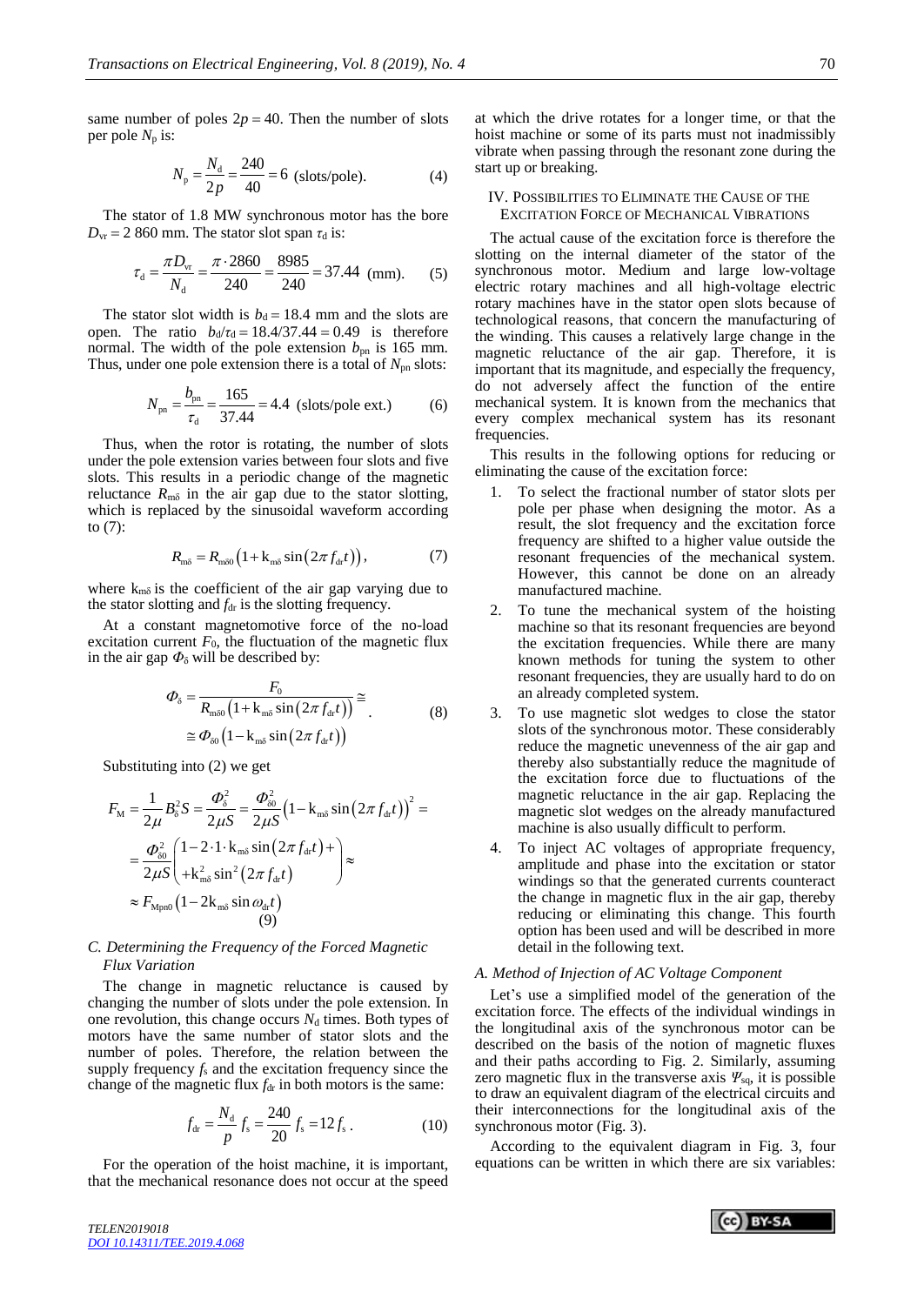$u_{sd}$ ,  $i_{sd}$ ,  $i_{m}$ ,  $i_{D}$ ,  $u_{f}$ ,  $i_{f}$ . For an unambiguous solution, two variables must be chosen as independent variables.



Fig. 2. Equivalent diagram of the magnetic circuits in the d-axis (indices:  $s$  – stator, D – damper, f – excitation (field),  $\sigma$  – leakage,  $m - main$ 

Usually, it is  $u_{sd}$  and  $u_f$ . Similarly, according to the equivalent diagram in Fig. 2, six equations can be written in which there are eight variables:  $u_{sd}$ ,  $i_{sd}$ ,  $\psi_{sd}$ ,  $i_D$ ,  $\psi_D$ ,  $u_f$ ,  $i_f$ , *Ψ*f. For an unambiguous solution, two variables must be chosen as independent variables. Usually, it is  $u_{sd}$  and  $u_f$ again. In mathematical models of electric machines, it is commonly assumed that the parameters  $R_s$ ,  $R_D$ ,  $R_f$ ,  $L_m$ ,  $L_{\sigma s}$ , *L*σD, *L*σf are constants. In this case, however, the main magnetic flux  $\Psi_{\rm m}$  periodically changes due to the variable air gap, and it results in the time varying magnetizing inductance *L*m. This can be described by the following equation:

$$
L_{\rm m} = L_{\rm m0} + \Delta L_{\rm m} \sin(2\pi f_{\rm dr} t). \tag{11}
$$

If the main magnetic flux  $\Psi_m$  is to be constant, its derivative must be zero:

$$
\frac{d\mathcal{V}_{m}(t)}{dt} = \frac{d}{dt} (L_{m}(t) \cdot i_{m}(t)) =
$$
  
= 
$$
\frac{dL_{m}(t)}{dt} i_{m}(t) + L_{m}(t) \frac{di_{m}(t)}{dt} = 0
$$
 (12)

#### *B. Simulation of the Injection*

The equivalent scheme in Fig. 3 and the derived equations were programmed in MATLAB-Simulink. Simulation calculations were made on this model to inject a suitable compensating voltage into both the excitation winding and the stator winding.



Fig. 3. Equivalent diagram of the electric circuits in the d-axis

These calculations confirmed the possibility of suppressing magnetic flux variations due to slotting. While the required magnitude of the injected voltage into the excitation winding determined by simulation has an unrealizable tenfold value of the nominal excitation voltage, the value of the injected voltage into the stator winding has a real magnitude of less than a tenth of the nominal stator voltage. A more detailed description and results are presented in [5].

#### *C. Realization of the Injection on Drives in Palasher*

Ing. Kokeš from the Czech Academy of Sciences developed three methods of voltage injection into the stator winding:

- 1. To add the basic vector regulation of the magnetic flux and the machine torque with a resonant controller of the stator current.
- 2. To add a resonant element to PI speed control.
- 3. To add the feedforward compensation of the alternating torque component using a mathematical model of the synchronous machine winding.

The undesired alternating torque component was compensated by adding the compensating signal  $T_{e12C}^*$  at the torque regulator input in Fig. 4. R is the resonant element, which together with the PI controller in the superior system forms the PIR speed controller. At the output of R is the compensating torque  $T_{e12C}^*$ , which is added to the required torque value  $T_{eM}^*$  from the superior controller. The required value for control by the part R is zero. Therefore, the output  $T_{e12C}^*$  of controller R suppresses the unwanted component 12*ω*<sup>r</sup> (twelvefold of the rotational speed). The part R is continuously tuned to a resonant frequency of 12*ω*<sup>r</sup> according to the measured actual speed  $\omega_r$ , which is filtered by the low pass filter LPF, so that tuning R is not negatively affected by component 12.



Fig. 4. Compensation of unwanted AC torque component using the resonant speed controller



Fig. 5. Feedforward compensation of the AC torque component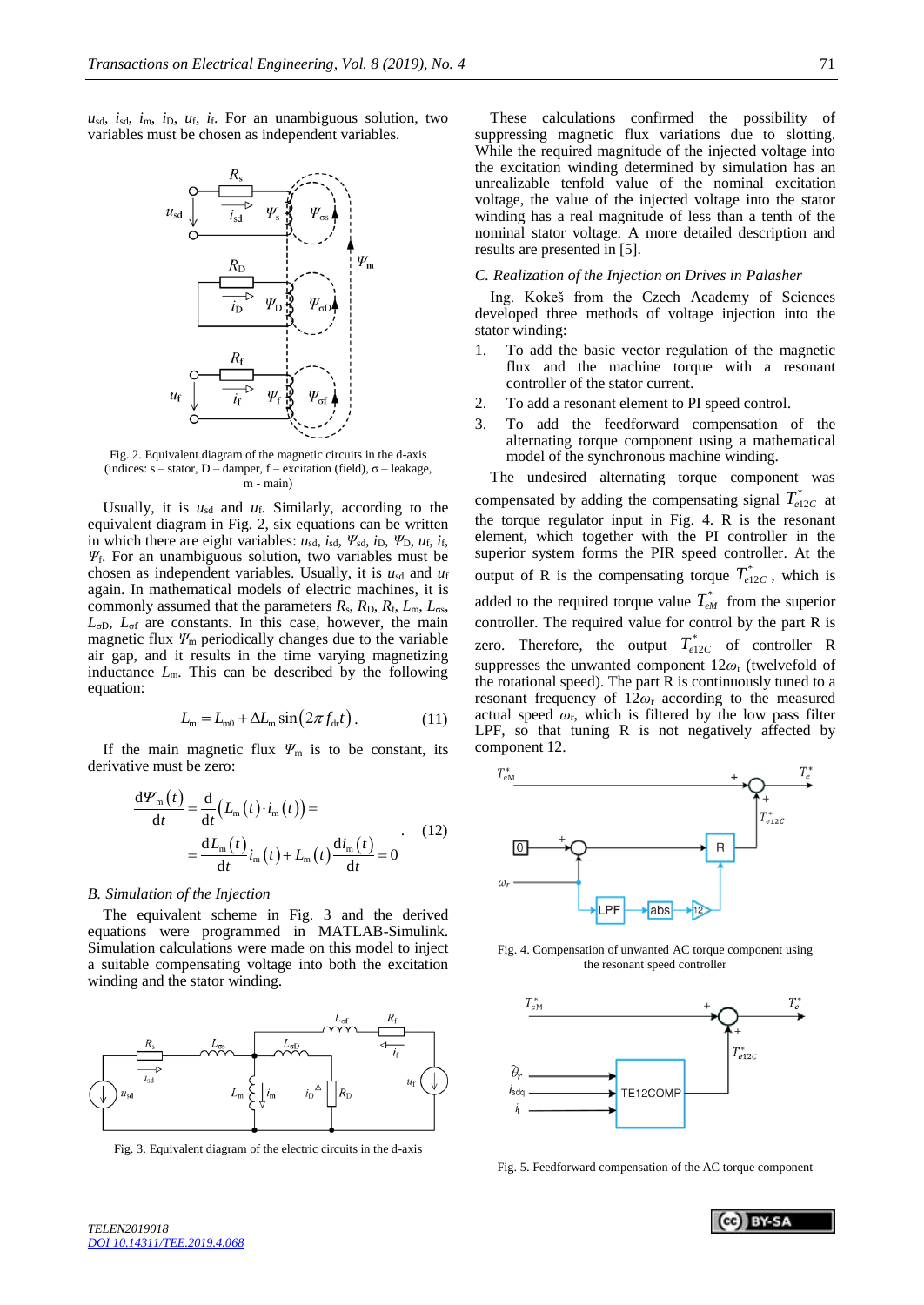

Fig. 6. The speed (blue) and torque  $T_c^*$  (red) during run up of the drive 5.8 MW with maximal torque - without compensation



Fig. 9. AC component of the instantaneous speed during run up of the 5.8 MW drive with maximal torque - without compensation



Fig. 8. The speed (blue) and torque  $T_c^*$  (red) during run up of the drive 5.8 MW with maximal torque - with feedforward compensation